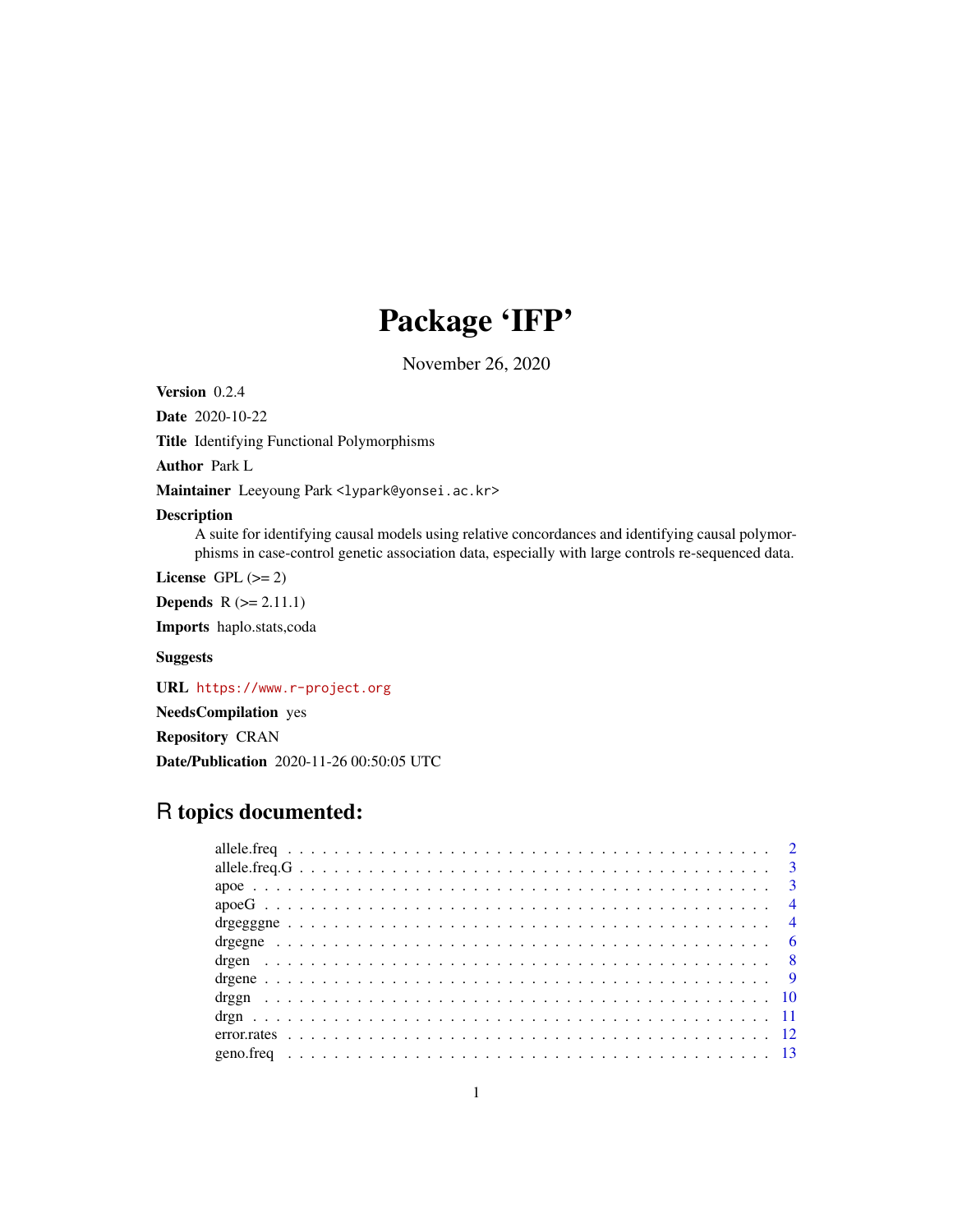## <span id="page-1-0"></span>2 allele.freq

### $\bf 1$ ndex  $\bf 20$  $\bf 20$

allele.freq *Allele Frequency Computation from Genotype Data*

## Description

Computes allele frequencies from genotype data.

## Usage

allele.freq(geno)

#### Arguments

geno matrix of alleles, such that each locus has a pair of adjacent columns of alleles, and the order of columns corresponds to the order of loci on a chromosome. If there are K loci, then  $ncol(geno) = 2*K$ . Rows represent the alleles for each subject. Each allele shoud be represented as numbers  $(A=1, C=2, G=3, T=4)$ .

## Value

array of allele frequencies of each SNP. The computed allele is targeted as an order of alleles, "A", "C", "G", and "T".

## Examples

```
data(apoe)
allele.freq(apoe7)
allele.freq(apoe)
```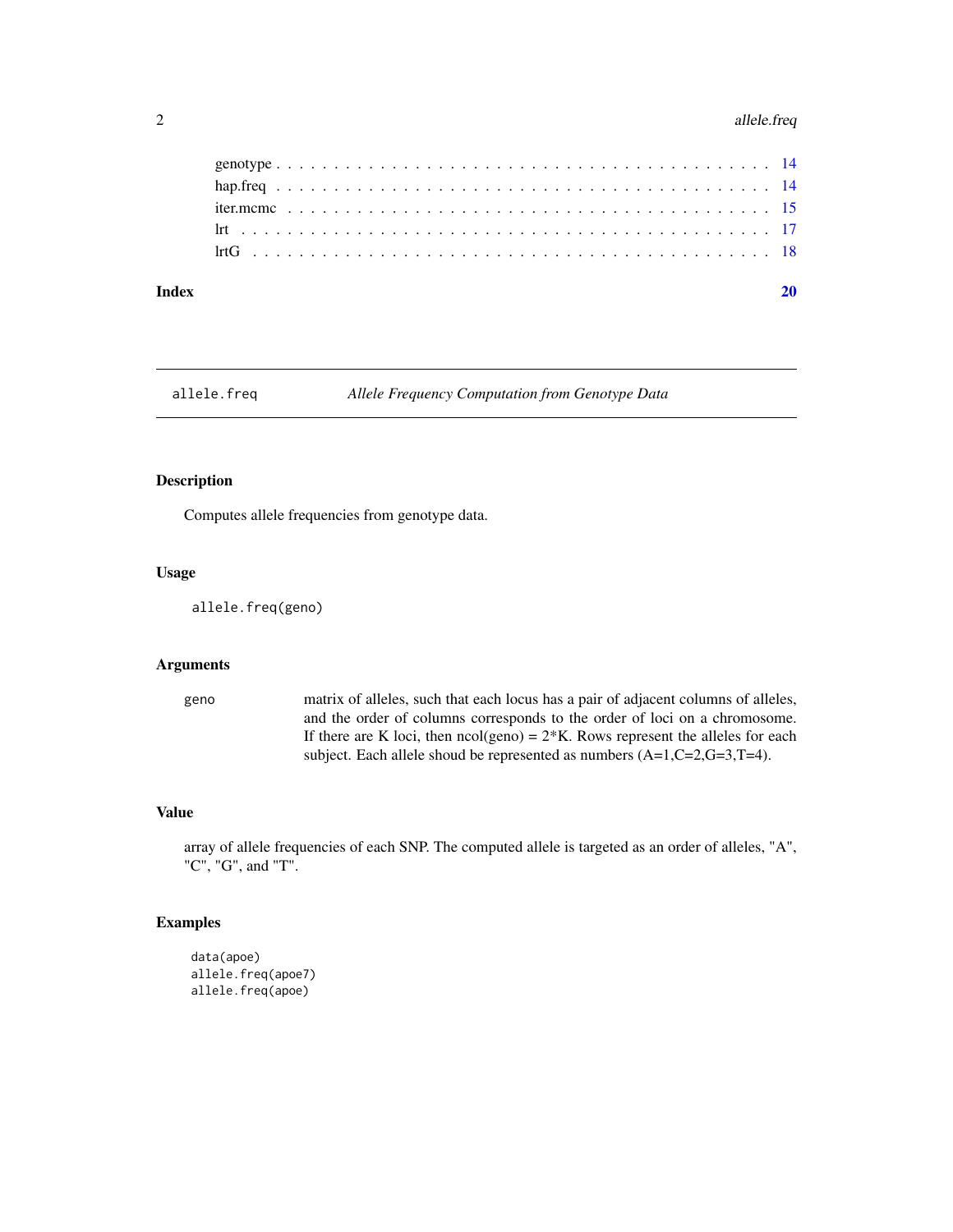<span id="page-2-0"></span>allele.freq.G *Allele Frequency Computation from the sequencing data with a vcf type of the 1000 Genomes Project*

## Description

Computes allele frequencies from the sequencing data with a vcf type of the 1000 Genomes Project.

#### Usage

allele.freq.G(genoG)

#### Arguments

genoG matrix of haplotypes. Each row indicates a variant, and each column ind icates a haplotype of an individual. Two alleles of 0 and 1 are available.

#### Value

array of allele frequencies of each variant.

#### Examples

data(apoeG) allele.freq.G(apoeG)

apoe *Genetic data of APOE gene region*

## Description

This data set came from a re-sequenced data of APOE gene region in the Molecular Diversity and Epidemiology of Common Disease (MDECODE) database. Sixteen polymorphic sites were included. "apoe7" data contains the genetic data of seven single nucleotide polymorphisms with allele frequencies higher than 0.1 from the apoe data.

#### Usage

data(apoe)

## Format

A matrix with 48 rows and 32 columns

#### Source

http://droog.gs.washington.edu/mdecode/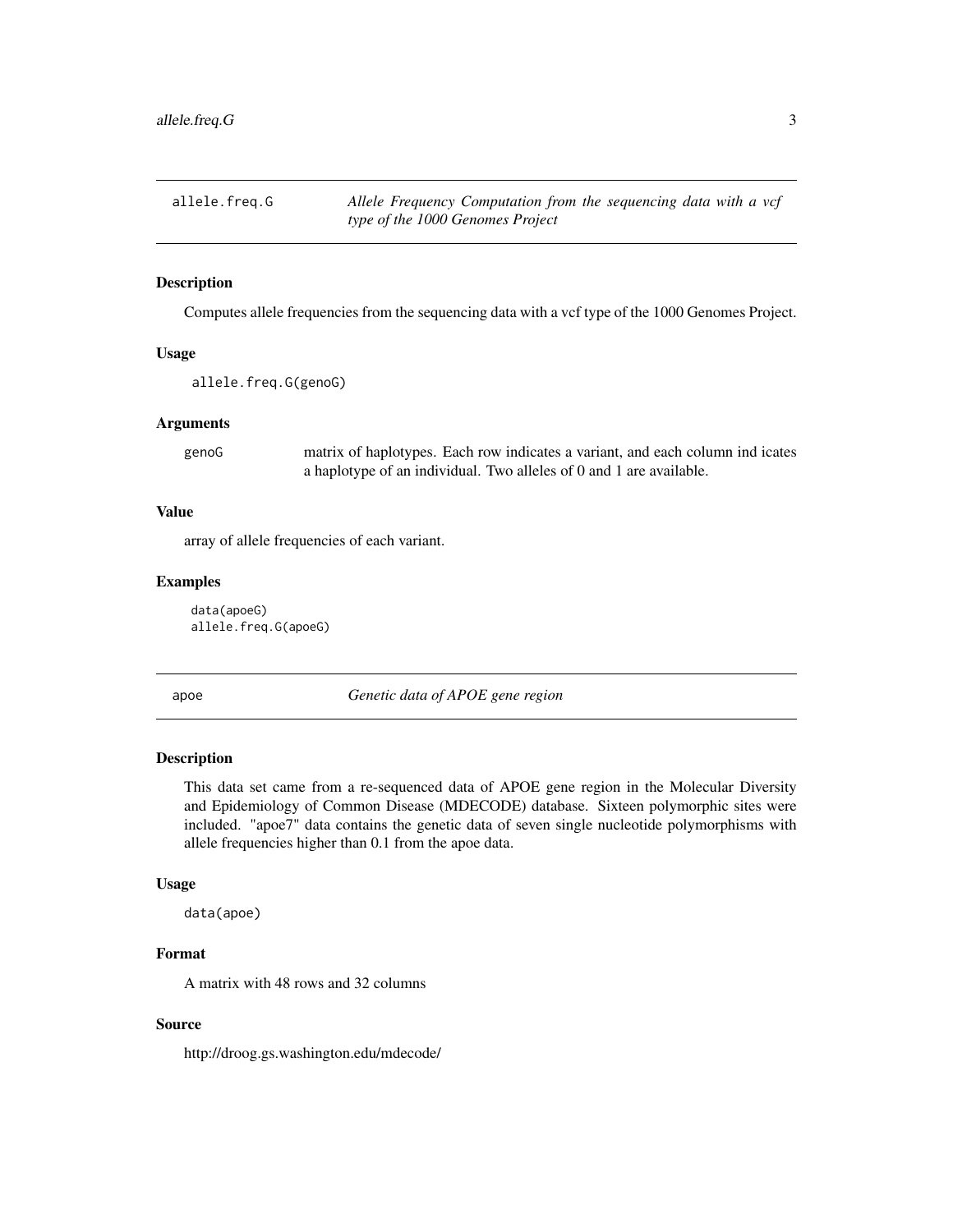#### <span id="page-3-0"></span>References

Nickerson, D. A., S. L. Taylor, S. M. Fullerton, K. M. Weiss, A. G. Clark et al. (2000) Sequence diversity and large-scale typing of SNPs in the human apolipoprotein E gene. *Genome Res* 10: 1532-1545.

apoeG *Sequencing data of APOE gene region from the 1000 Genomes Project*

#### Description

This data set came from a re-sequenced data of APOE gene region from the 1000 Genomes Project. Thirty three polymorphic sites with allele frequencies higher than 0.001 were included for the original data set, apoeG. The test data sets, apoeT and apoeC, indicate the data of 100 controls and 100 cases respectively when the dominant variant is 15th variant with the odds ratio of 3.

#### Usage

data(apoeG)

## Format

A matrix with 33 rows and 2184 columns

#### Source

ftp://ftp-trace.ncbi.nih.gov/1000genomes/ftp/release/20110521/

## References

Abecasis, G. R. et al. (2010) A map of human genome variation from population-scale sequencing. *Nature* 467, 1061-1073.

drgegggne *causal models with all possible causal factors: G, G\*G, G\*E and E*

#### Description

provides concordance probabilities of relative pairs for a causal model with G, G\*G, G\*E and E components

#### Usage

drgegggne(fdg,frg,fdgg,frgg,fdge,frge,eg,e)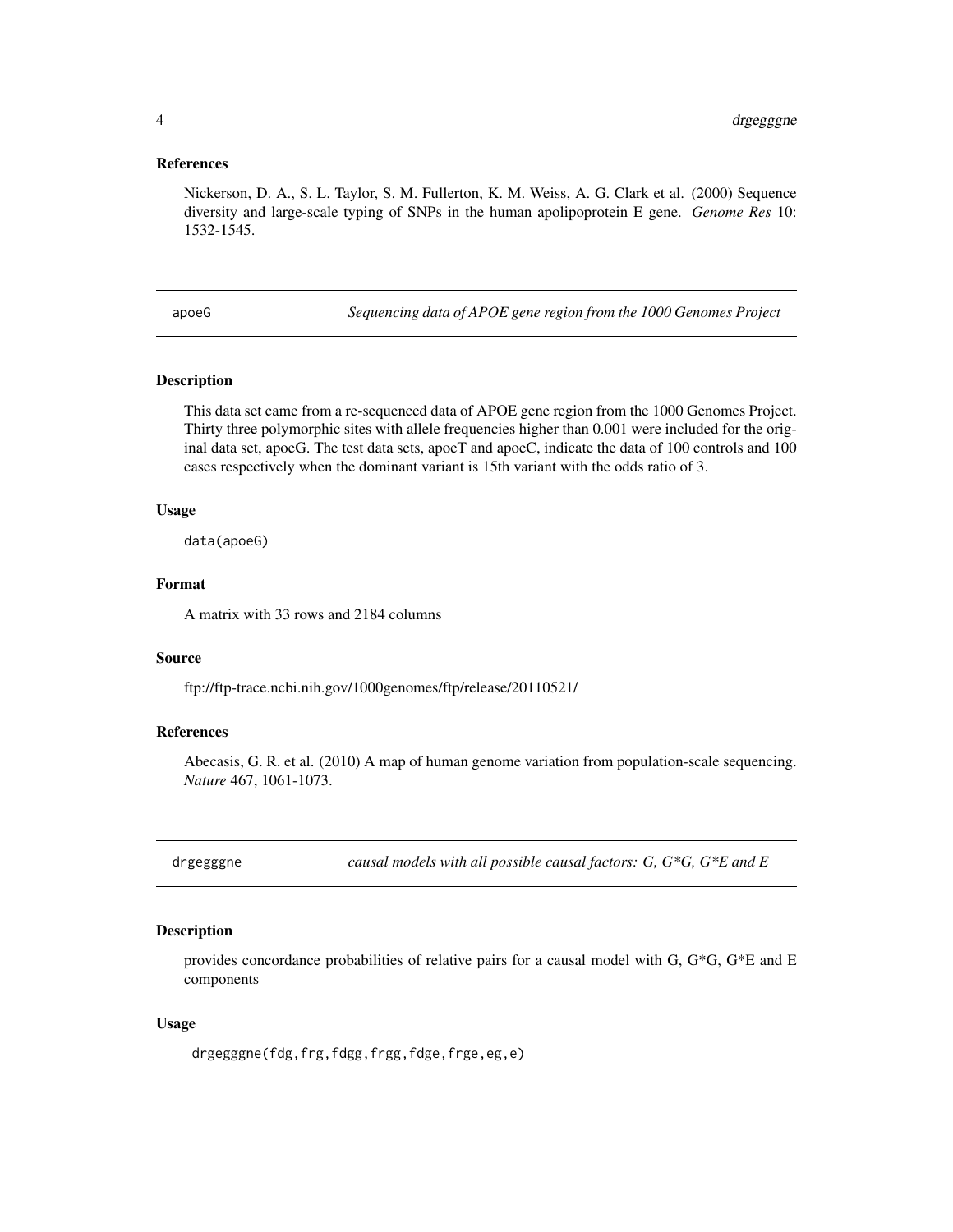## drgegggne 5

## Arguments

| fdg  | an array (size=number of dominant genes+recessive genes) of dominant gene<br>frequencies including 0 values of recessive genes of G component     |
|------|---------------------------------------------------------------------------------------------------------------------------------------------------|
| frg  | an array (size=number of dominant genes+recessive genes) of recessive gene<br>frequencies including 0 values of dominant genes of G component     |
| fdgg | an array (size=number of dominant genes+recessive genes) of dominant gene<br>frequencies including 0 values of recessive genes of $G*G$ component |
| frgg | an array (size=number of dominant genes+recessive genes) of recessive gene<br>frequencies including 0 values of dominant genes of $G*G$ component |
| fdge | an array (size=number of dominant genes+recessive genes) of dominant gene<br>frequencies including 0 values of recessive genes of G*E component   |
| frge | an array (size=number of dominant genes+recessive genes) of recessive gene<br>frequencies including 0 values of dominant genes of $G*E$ component |
| eg   | a proportion of population who are exposed to environmental cause of $G^*E$ in-<br>teractiong the genetic cause of $G*E$ during their entire life |
| e    | a proportion of population who are exposed to environmental cause during their<br>entire life                                                     |

#### Value

matrix of NN, ND, and DD probabilities of 9 relative pairs: 1:mzt,2:parent-offspring,3:dzt,4:sibling,5:2 direct(grandparent-grandchild),6:3rd(uncle-niece),7:3-direct(great-grandparent-great-grandchild),8:4th (causin),9:4d(great-great-grandparent-great-great-grandchild)

#### See Also

drggn drgegne

## Examples

### PLI=0.01. ppt<-0.01

### for a model without one or more missing causal factors, ### set the relevant parameters as zero.

pg<-0.002 # the proportion of G component in total populations pgg<-0.002 # the proportion of G\*G component in total populations pge<-0.003 # the proportion of G\*E component in total populations e<-1-(1-ppt)/(1-pg)/(1-pgg)/(1-pge)

# the proportion of E component in total populations

```
fd<-0.001 # one dominant gene
tt<-3 # the number of recessive genes
```

```
temp<-sqrt(1-((1-pg)/(1-fd)^2)^(1/tt))
```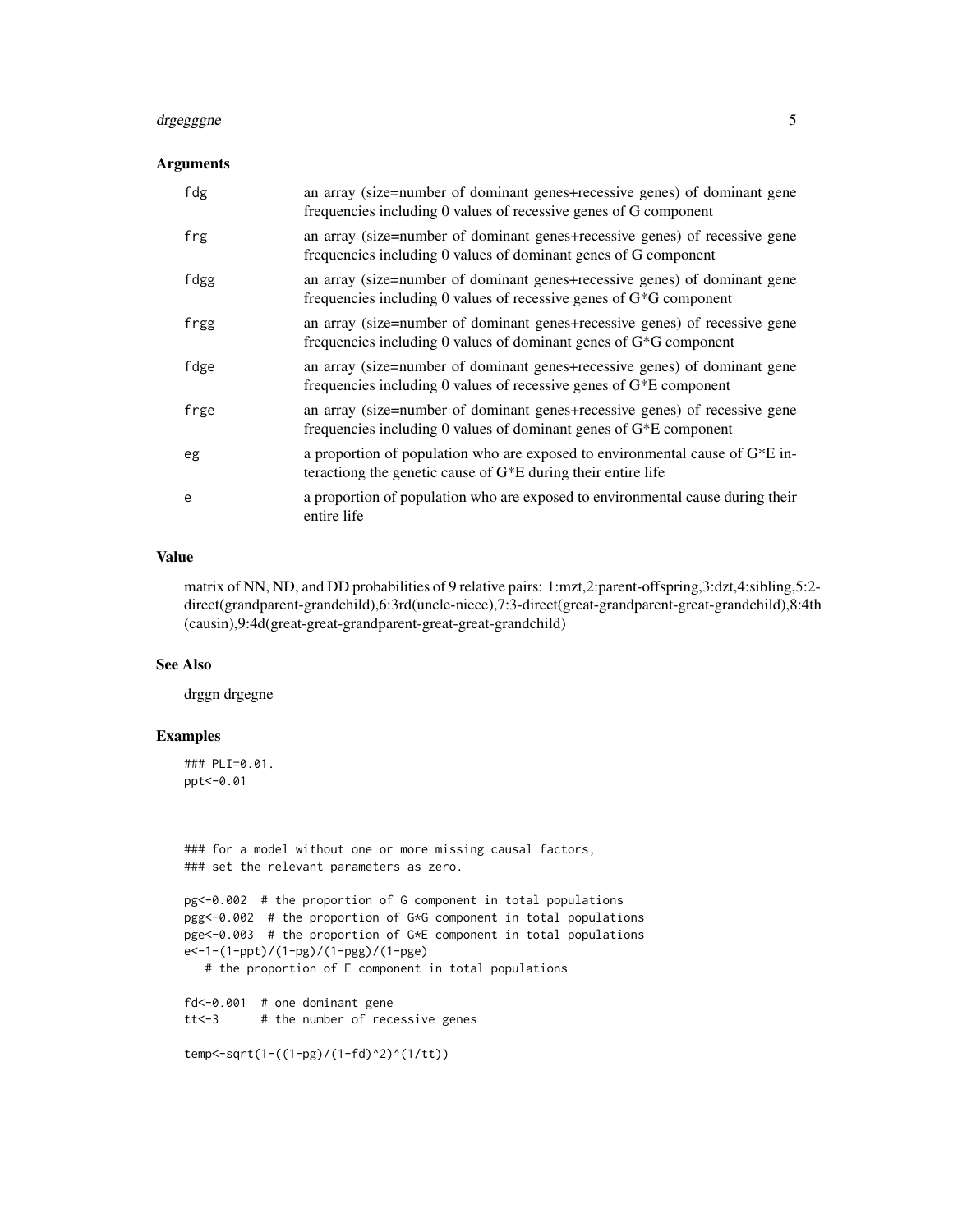```
fr<-c(array(0,length(fd)),array(temp,tt))
fd<-c(fd,array(0,tt))
ppd<-sqrt(pgg)
fdg<-array(1-sqrt(1-ppd^(1/2)),2)
ttg<-1temp<-(pgg/ppd)^(1/2/ttg)
frg<-c(array(0,length(fdg)),array(temp,ttg))
fdg<-c(fdg,array(0,ttg))
ppe<-0.5
ppg<-pge/ppe
fdge<-0.002
ttge<-2 # the number of recessive genes
temp<-sqrt(1-((1-ppg)/(1-fdge)^2)^(1/ttge))
frge<-c(array(0,length(fdge)),array(temp,ttge))
fdge<-c(fdge,array(0,ttge))
```

```
drgegggne(fd,fr,fdg,frg,fdge,frge,ppe,e)
```
drgegne *causal models with three possible causal factors: G, G\*E and E*

## Description

provides concordance probabilities of relative pairs for a causal model with G, G\*E and E components

## Usage

```
drgegne(fdg,frg,fdge,frge,eg,e)
```

| fdg  | an array (size=number of dominant genes+recessive genes) of dominant gene<br>frequencies including 0 values of recessive genes of G component     |
|------|---------------------------------------------------------------------------------------------------------------------------------------------------|
| frg  | an array (size=number of dominant genes+recessive genes) of recessive gene<br>frequencies including 0 values of dominant genes of G component     |
| fdge | an array (size=number of dominant genes+recessive genes) of dominant gene<br>frequencies including 0 values of recessive genes of $G*E$ component |
| frge | an array (size=number of dominant genes+recessive genes) of recessive gene<br>frequencies including 0 values of dominant genes of $G*E$ component |

<span id="page-5-0"></span>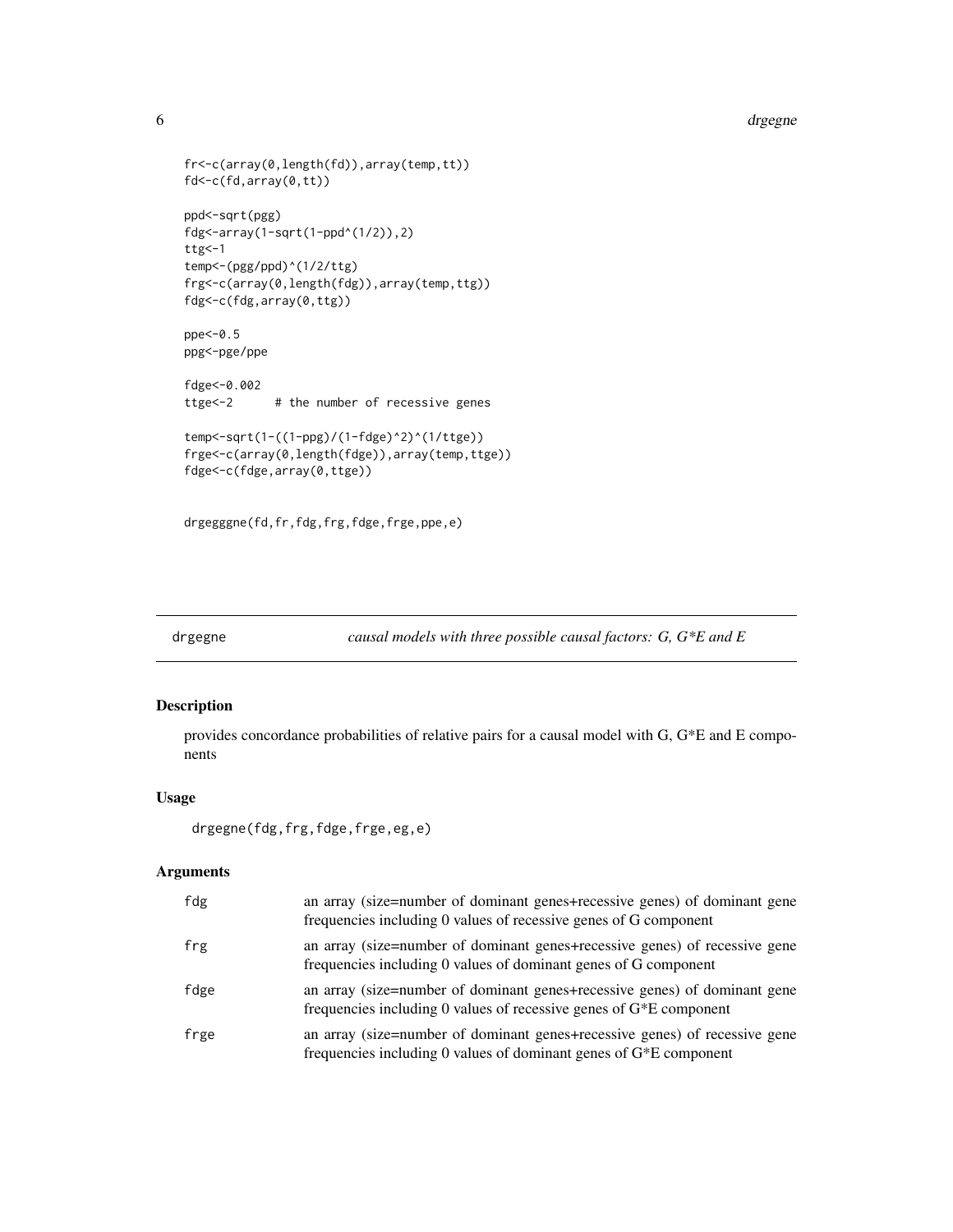#### drgegne 2008 and 2008 and 2008 and 2008 and 2008 and 2008 and 2008 and 2008 and 2008 and 2008 and 2008 and 200

## Value

matrix of NN, ND, and DD probabilities of 9 relative pairs: 1:mzt,2:parent-offspring,3:dzt,4:sibling,5:2 direct(grandparent-grandchild),6:3rd(uncle-niece),7:3-direct(great-grandparent-great-grandchild),8:4th (causin),9:4d(great-great-grandparent-great-great-grandchild)

#### See Also

drgn drgene

## Examples

```
### PLI=0.01.
ppt<-0.01
```

```
pg<-0.002 # the proportion of G component in total populations
pge<-0.005 # the proportion of G*E component in total populations
e<-1-(1-ppt)/(1-pg)/(1-pge)
 # the proportion of E component in total populations
fd<-0.001 # one dominant gene
tt<-2 # the number of recessive genes
temp<-sqrt(1-((1-pg)/(1-fd)^2)^(1/tt))
fr<-c(array(0,length(fd)),array(temp,tt))
fd<-c(fd,array(0,tt))
ppe<-0.5
ppg<-pge/ppe
```

```
fdge<-0.002
ttge<-2 # the number of recessive genes
```

```
temp<-sqrt(1-((1-ppg)/(1-fdge)^2)^(1/ttge))
frge<-c(array(0,length(fdge)),array(temp,ttge))
fdge<-c(fdge,array(0,ttge))
```
drgegne(fd,fr,fdge,frge,ppe,e)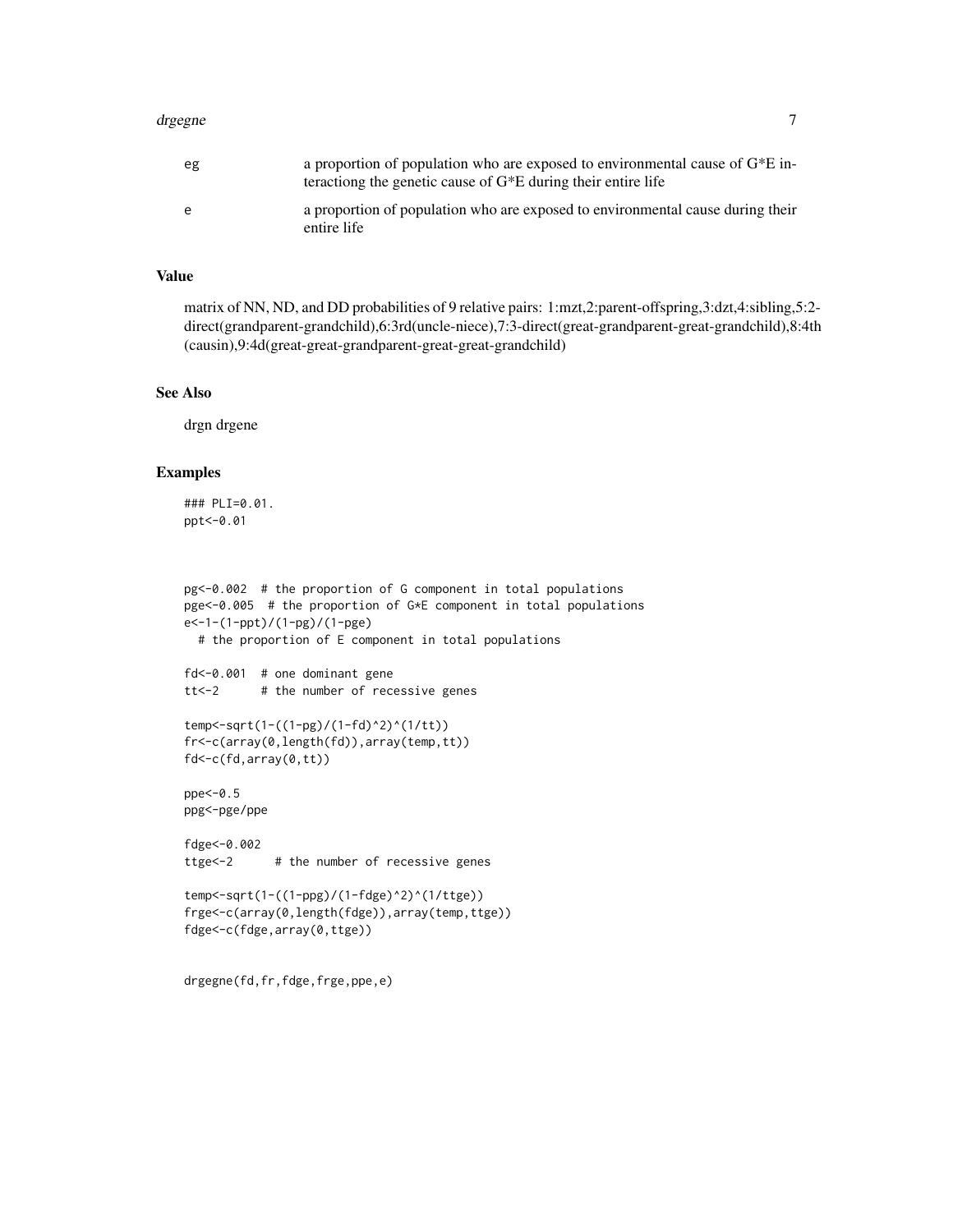<span id="page-7-0"></span>

### Description

provides concordance probabilities of relative pairs for a causal model with G\*E component

## Usage

drgen(fd,fr,e)

#### Arguments

| fd | an array (size=number of dominant genes+recessive genes) of dominant gene<br>frequencies including 0 values of recessive genes of G component of $G*E$ inter-<br>acting with $E$ of $G^*E$  |
|----|---------------------------------------------------------------------------------------------------------------------------------------------------------------------------------------------|
| fr | an array (size=number of dominant genes+recessive genes) of recessive gene<br>frequencies including 0 values of dominant genes of G component of $G^*E$ in-<br>teracting with $E$ of $G^*E$ |
| e  | a proportion of population who are exposed to environmental cause of $G^*E$ in-<br>teracting with genetic cause of $G*E$ during their entire life                                           |

#### Value

a list of the g\*e proportion in population and a matrix of NN, ND, and DD probabilities of 9 relative pairs: 1:mzt,2:parent-offspring,3:dzt,4:sibling,5:2-direct(grandparent-grandchild),6:3rd(uncleniece),7:3-direct(great-grandparent-great-grandchild),8:4th (causin),9:4d(great-great-grandparent-greatgreat-grandchild)

#### See Also

drgene.gm

## Examples

### PLI=0.01. ppt<-0.01

### g\*e model

pge<-ppt # the proportion of G\*E component in total populations

ppe<-0.5 ppg<-pge/ppe

fd<-0.0005 # one dominant gene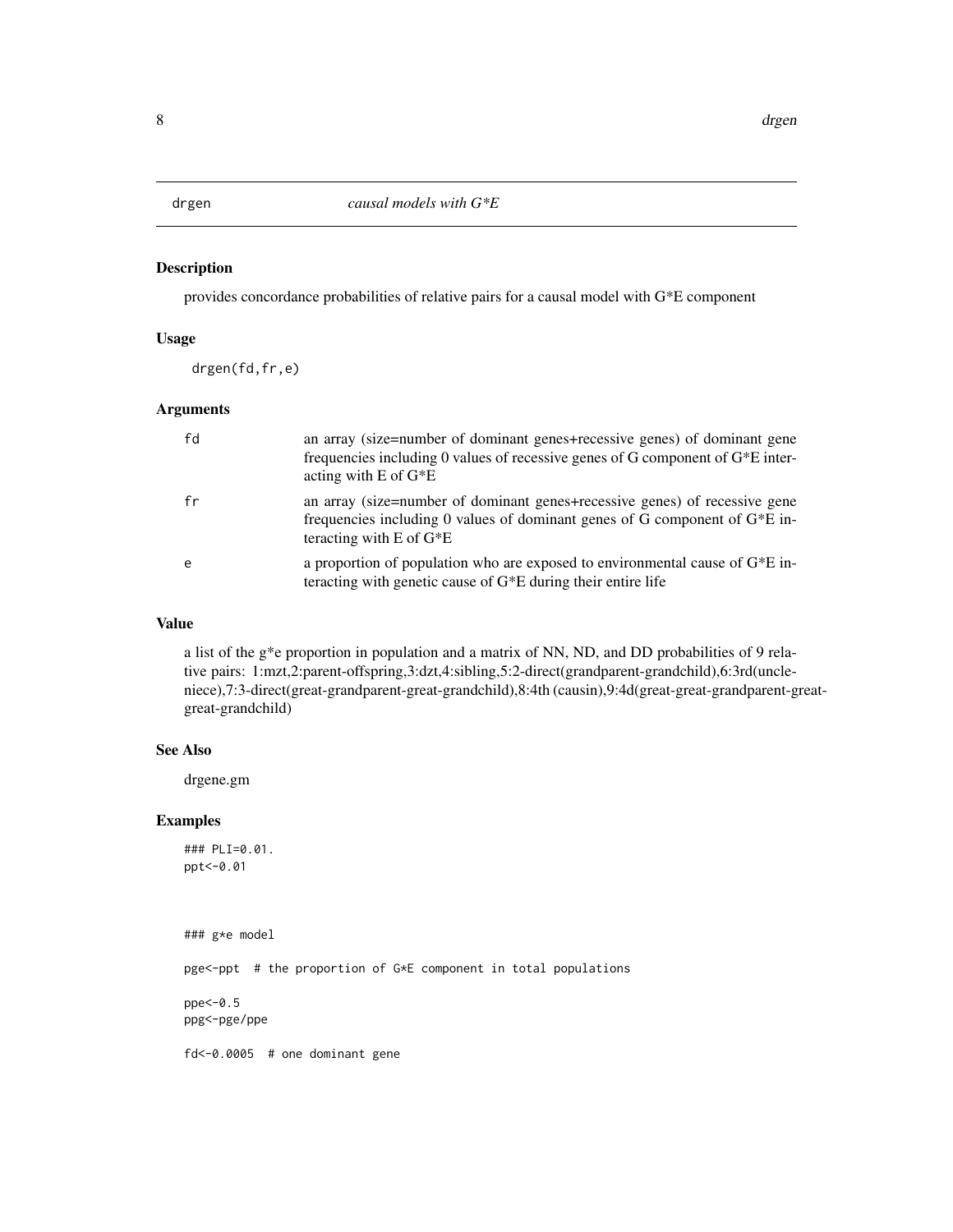#### <span id="page-8-0"></span>drgene 1996 – 1997 – 1998 – 1998 – 1998 – 1999 – 1999 – 1999 – 1999 – 1999 – 1999 – 1999 – 1999 – 1999 – 1999

```
tt<-3 # the number of recessive genes
temp<-sqrt(1-((1-ppg)/(1-fd)^2)^(1/tt))
fr<-c(array(0,length(fd)),array(temp,tt))
fd<-c(fd,array(0,tt))
```

```
drgen(fd,fr,ppe)
```
## drgene *causal models with G\*E and E*

## Description

provides concordance probabilities of relative pairs for a causal model with G\*E and E components

#### Usage

drgene(fdg,frg,eg,e)

## Arguments

| fdg | an array (size=number of dominant genes+recessive genes) of dominant gene<br>frequencies including 0 values of recessive genes of G component of $G^*E$ inter-<br>acting with $E$ of $G^*E$ |
|-----|---------------------------------------------------------------------------------------------------------------------------------------------------------------------------------------------|
| frg | an array (size=number of dominant genes+recessive genes) of recessive gene<br>frequencies including 0 values of dominant genes of G component of $G*E$ in-<br>teracting with $E$ of $G^*E$  |
| eg  | a proportion of population who are exposed to environmental cause of $G^*E$ in-<br>teracting with genetic cause of $G*E$ during their entire life                                           |
| e   | a proportion of population who are exposed to environmental cause during their<br>entire life                                                                                               |

## Value

matrix of NN, ND, and DD probabilities of 9 relative pairs: 1:mzt,2:parent-offspring,3:dzt,4:sibling,5:2 direct(grandparent-grandchild),6:3rd(uncle-niece),7:3-direct(great-grandparent-great-grandchild),8:4th (causin),9:4d(great-great-grandparent-great-great-grandchild)

## See Also

drgen.gm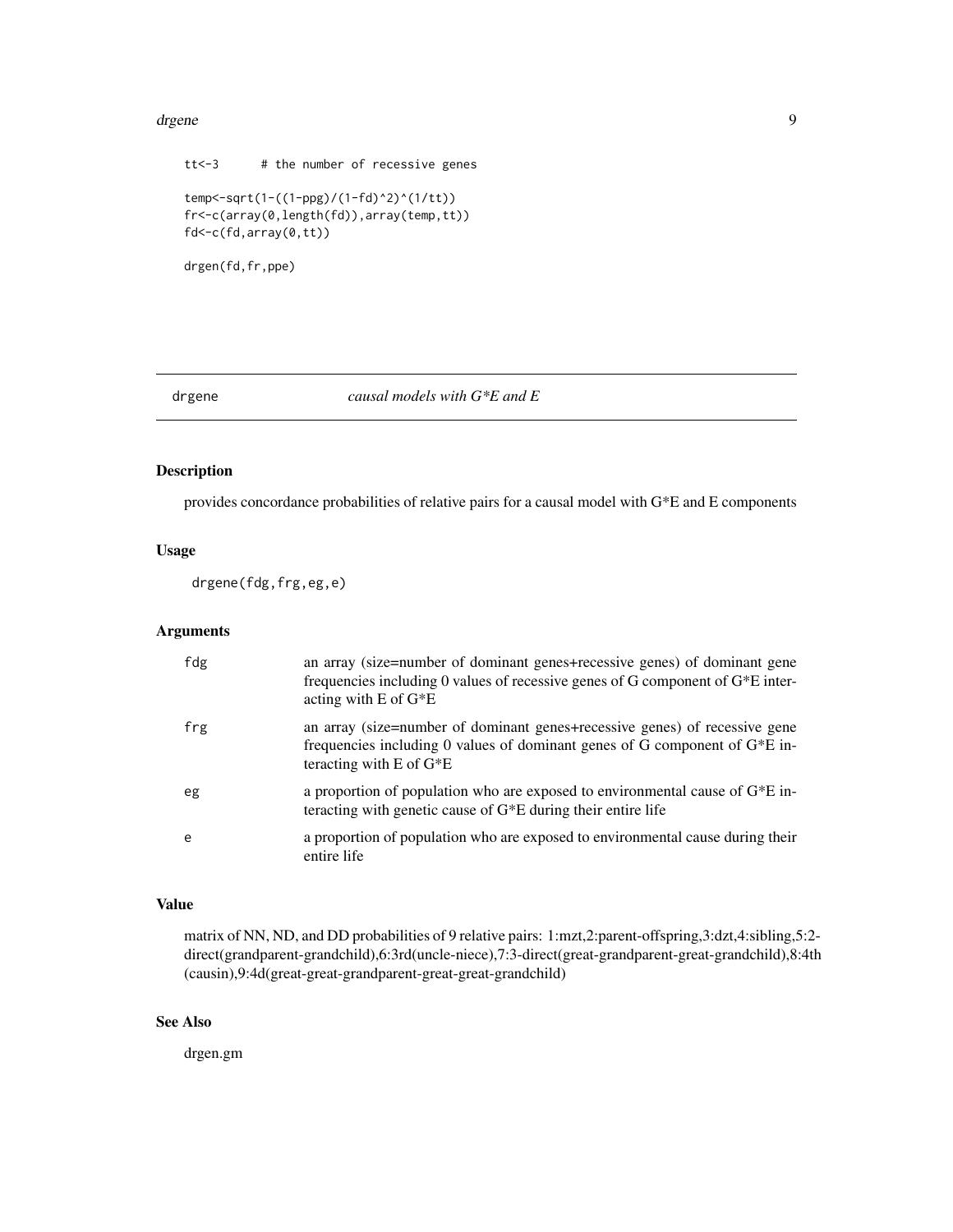## Examples

```
### PLI=0.01.
ppt<-0.01
### g*e+e model
pge<-0.007 # the proportion of G*E component in total populations
e<-1-(1-ppt)/(1-pge) # the proportion of E component in total populations
ppe<-0.5
ppg<-pge/ppe
fd<-0.0005 # one dominant gene
tt<-3 # the number of recessive genes
temp<-sqrt(1-((1-ppg)/(1-fd)^2)^(1/tt))
fr<-c(array(0,length(fd)),array(temp,tt))
fd<-c(fd,array(0,tt))
drgene(fd,fr,ppe,e)
```
drggn *causal models with G\*G*

#### Description

provides concordance probabilities of relative pairs for a causal model with G\*G component

#### Usage

drggn(fd,fr)

#### Arguments

| fd | an array (size=number of dominant genes+recessive genes) of dominant gene<br>frequencies including 0 values of recessive genes of $G*G$ component |
|----|---------------------------------------------------------------------------------------------------------------------------------------------------|
| fr | an array (size=number of dominant genes+recessive genes) of recessive gene<br>frequencies including 0 values of dominant genes of $G*G$ component |

## Value

a list of PLI and a matrix of NN, ND, and DD probabilities of 9 relative pairs: 1:mzt,2:parentoffspring,3:dzt,4:sibling,5:2-direct(grandparent-grandchild),6:3rd(uncle-niece),7:3-direct(great-grandparentgreat-grandchild),8:4th (causin),9:4d(great-great-grandparent-great-great-grandchild)

<span id="page-9-0"></span>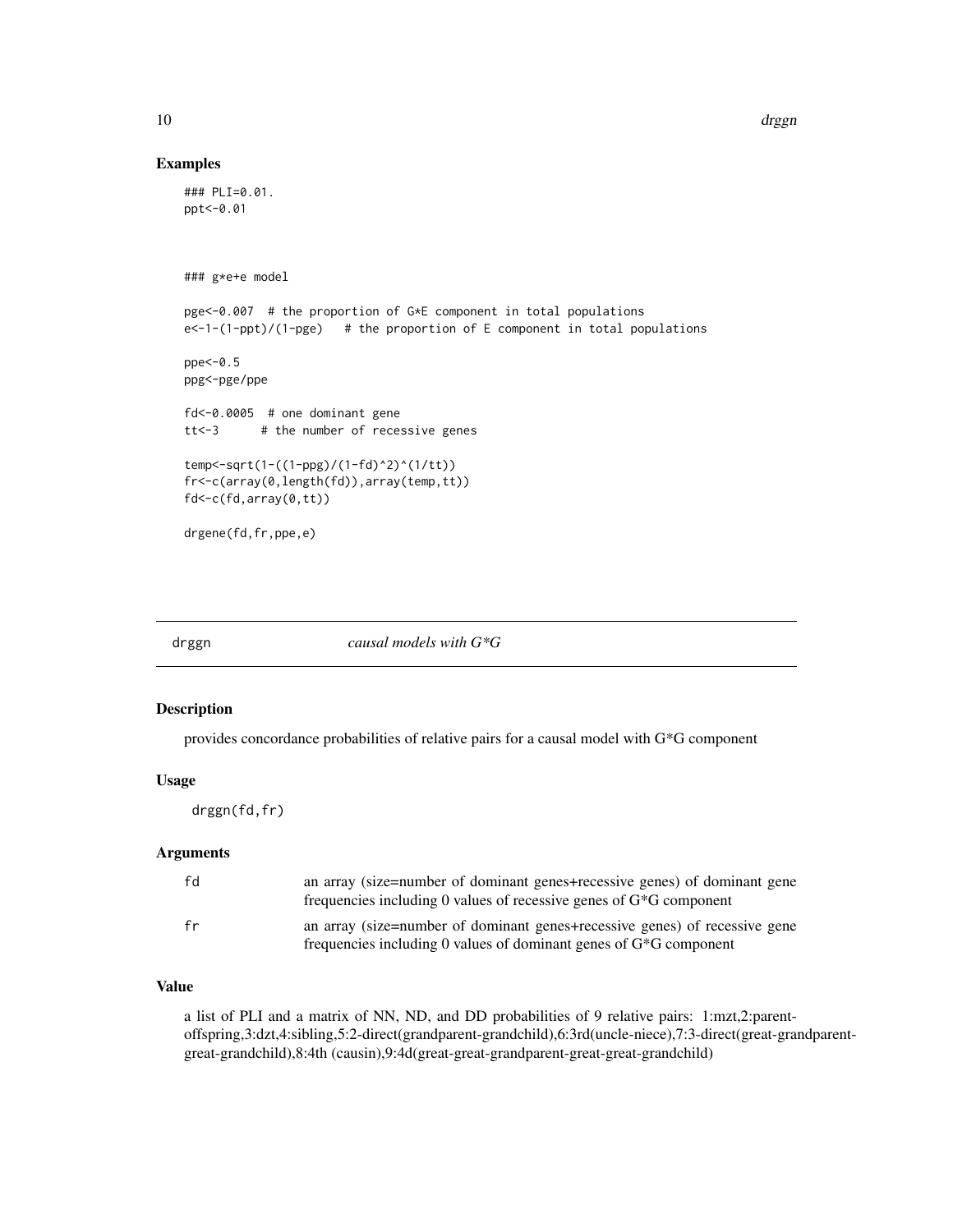<span id="page-10-0"></span>drgn the contract of the contract of the contract of the contract of the contract of the contract of the contract of the contract of the contract of the contract of the contract of the contract of the contract of the contr

## See Also

drgegggne

#### Examples

### PLI=0.01. ppt<-0.01

```
### g*g model
```
pp<-ppt # the proportion of G\*G component in total populations

gd<-sqrt(pp) # dominant gene proportion = recessive gene proportion  $fd < -array(1-sqrt(1-gd(1/2)),2)$  # two dominant genes tt<-2 # the number of recessive genes: 2

```
temp<-(pp/gd)^(1/2/tt)
fr<-c(array(0,length(fd)),array(temp,tt))
fd<-c(fd,array(0,tt))
```
drggn(fd,fr)

drgn *causal models with G*

#### Description

provides concordance probabilities of relative pairs for a causal model with G component

#### Usage

drgn(fd,fr)

## Arguments

| fd | an array (size=number of dominant genes+recessive genes) of dominant gene<br>frequencies including 0 values of recessive genes of G component |
|----|-----------------------------------------------------------------------------------------------------------------------------------------------|
| fr | an array (size=number of dominant genes+recessive genes) of recessive gene<br>frequencies including 0 values of dominant genes of G component |

## Value

list of the value of PLI and the matrix of NN, ND, and DD probabilities of 9 relative pairs: 1:mzt,2:parent-offspring,3:dzt,4:sibling,5:2-direct(grandparent-grandchild),6:3rd(uncle-niece),7:3-direct(greatgrandparent-great-grandchild),8:4th (causin),9:4d(great-great-grandparent-great-great-grandchild)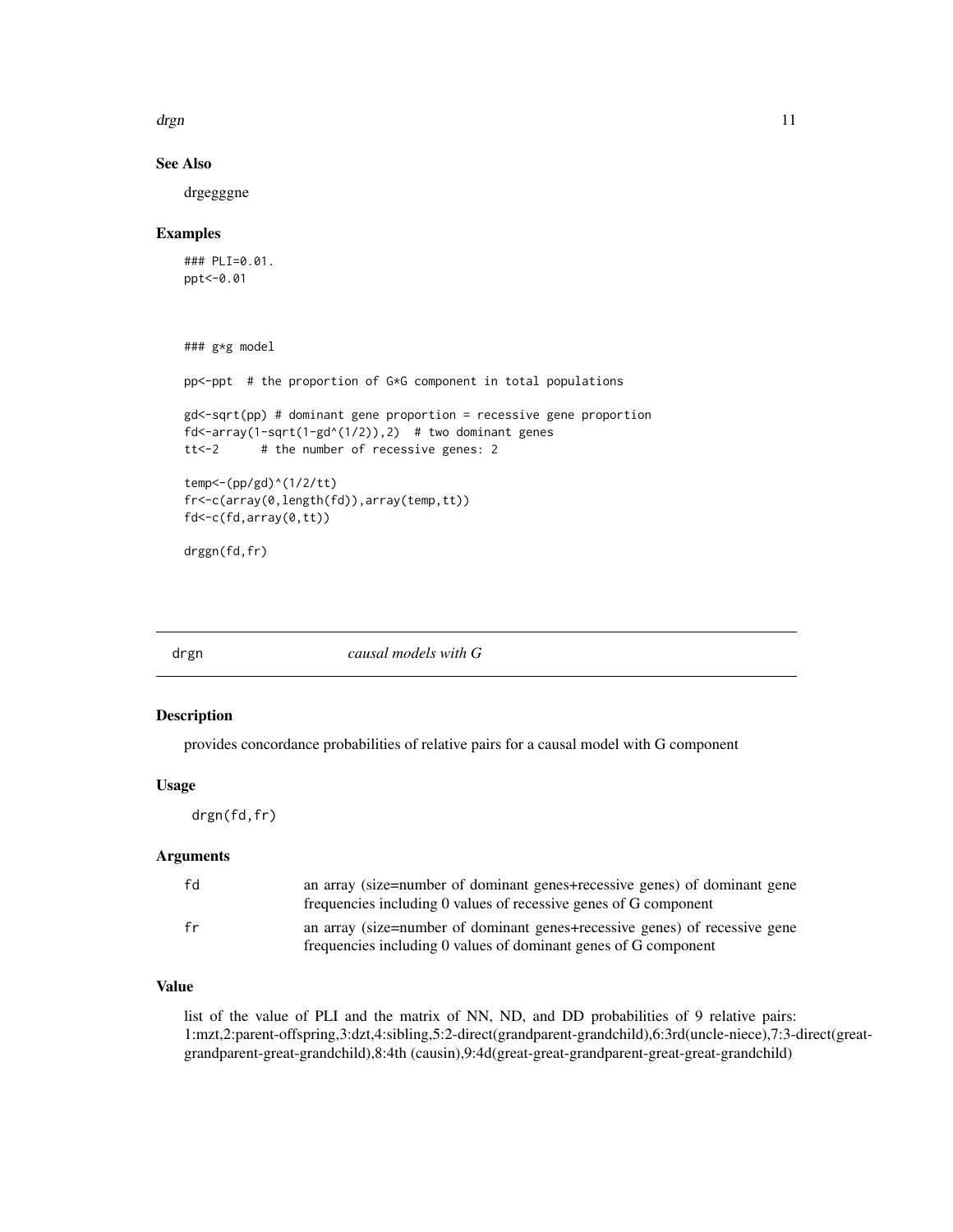## See Also

drgegne.gm

## Examples

```
### PLI=0.01.
ppt<-0.01
```

```
### g model
pp<-ppt # the proportion of G component in total populations
fdt<-0.001 # one dominant gene with frequency of 0.001
tt<-5 # the number of recessive genes: 5
fd<-c(fdt,array(0,tt))
temp<-sqrt(1-((1-pp)/(1-fdt)^2)^(1/tt))
fr<-c(0,array(temp,tt))
drgn(fd,fr)
```

| error.rates | Error Rates Estimation for Likelihood Ratio Tests Designed for Iden- |
|-------------|----------------------------------------------------------------------|
|             | tifying Number of Functional Polymorphisms                           |

## Description

Compute error rates for a given model.

## Usage

error.rates(H0,Z, pMc, geno, no.ca, no.con=nrow(geno), sim.no = 1000)

| H0     | the index number for a given model for functional SNPs                                                                                                                                                                                                                                                                                  |
|--------|-----------------------------------------------------------------------------------------------------------------------------------------------------------------------------------------------------------------------------------------------------------------------------------------------------------------------------------------|
| Z      | number of functional SNPs for the given model                                                                                                                                                                                                                                                                                           |
| pMc    | array of allele frequencies of case samples                                                                                                                                                                                                                                                                                             |
| geno   | matrix of alleles, such that each locus has a pair of adjacent columns of alleles,<br>and the order of columns corresponds to the order of loci on a chromosome.<br>If there are K loci, then $ncol(geno) = 2*K$ . Rows represent the alleles for each<br>subject. Each allele shoud be represented as numbers $(A=1, C=2, G=3, T=4)$ . |
| no.ca  | number of case chromosomes                                                                                                                                                                                                                                                                                                              |
| no.con | number of control chromosomes                                                                                                                                                                                                                                                                                                           |
| sim.no | number of simulations for error rates estimation                                                                                                                                                                                                                                                                                        |

<span id="page-11-0"></span>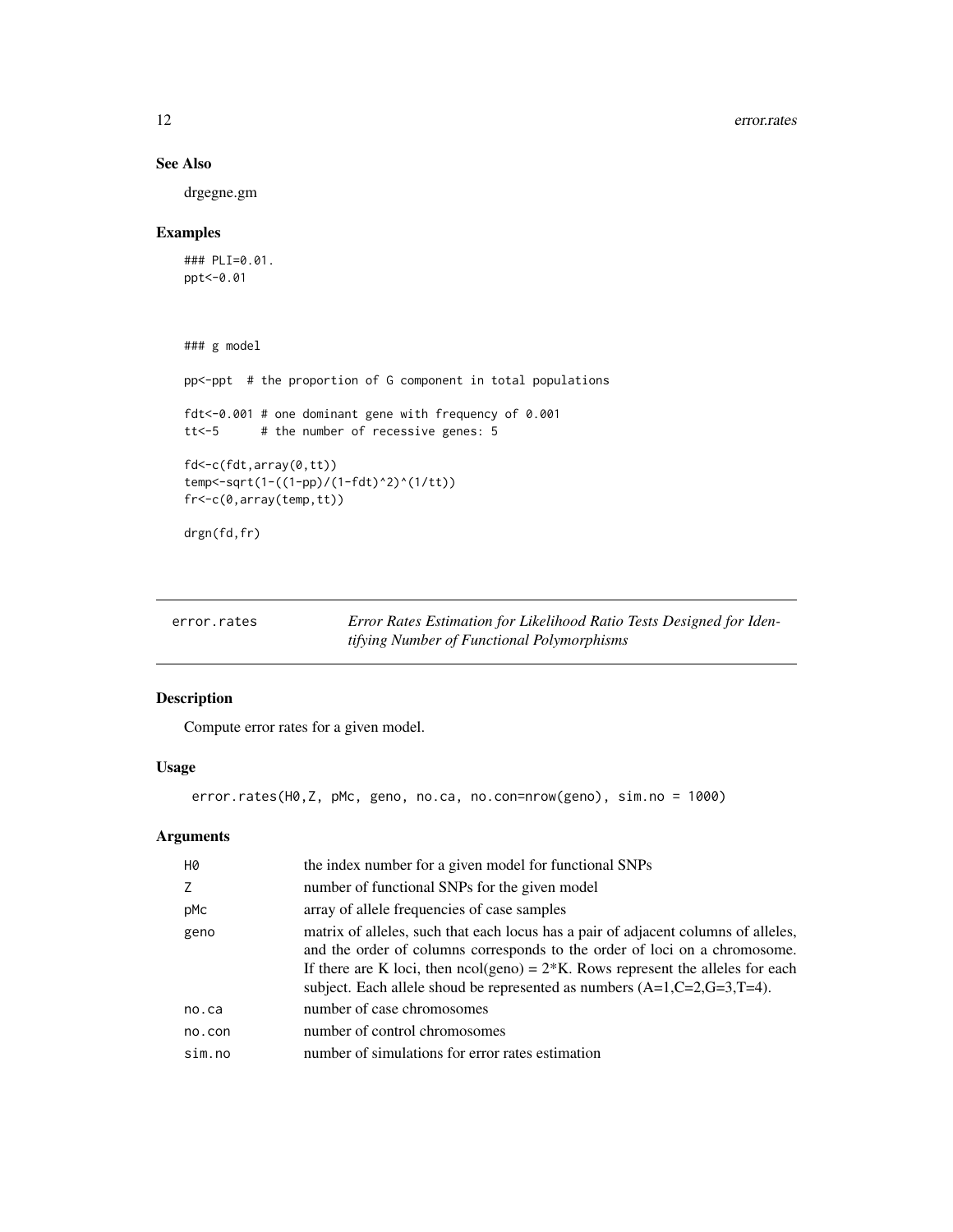#### <span id="page-12-0"></span>geno.freq 23 and 23 and 23 and 23 and 23 and 23 and 23 and 23 and 23 and 23 and 23 and 23 and 23 and 23 and 23 and 23 and 23 and 23 and 23 and 23 and 23 and 23 and 23 and 23 and 23 and 23 and 23 and 23 and 23 and 23 and 23

#### Value

array of results consisted of Type I error rate (alpha=0.05), Type I error rate (alpha=0.01), Type II error rate (beta=0.05), Type II error rate (beta=0.01), percent when the target model has the lowest corrected -2 log likelihood ratio.

## See Also

allele.freq hap.freq lrtB

#### Examples

## LRT tests when SNP1 & SNP6 are the functional polymorphisms.

data(apoe)

n<-c(2000, 2000, 2000, 2000, 2000, 2000, 2000) #case sample size = 1000 x<-c(1707, 281,1341, 435, 772, 416, 1797) #allele numbers in case samples

Z<-2 #number of functional SNPs for tests n.poly<-ncol(apoe7)/2 #total number of SNPs

#index number for the model in this case is 5 for SNP1 and 6. #apoe7 is considered to represent the true control allele and haplotype frequencies. #Control sample size = 1000.

error.rates(5, 2, x/n, apoe7, 2000, 2000, sim.no=2)

```
# to obtain valid rates, use sim.no=1000.
```
geno.freq *Genotype Frequency Computation from the sequencing data with a vcf type of the 1000 Genomes Project*

#### Description

Computes genotype frequencies from the sequencing data with a vcf type of the 1000 Genomes Project.

#### Usage

```
geno.freq(genoG)
```
#### Arguments

genoG matrix of haplotypes. Each row indicates a variant, and each column ind icates a haplotype of an individual. Two alleles of 0 and 1 are available.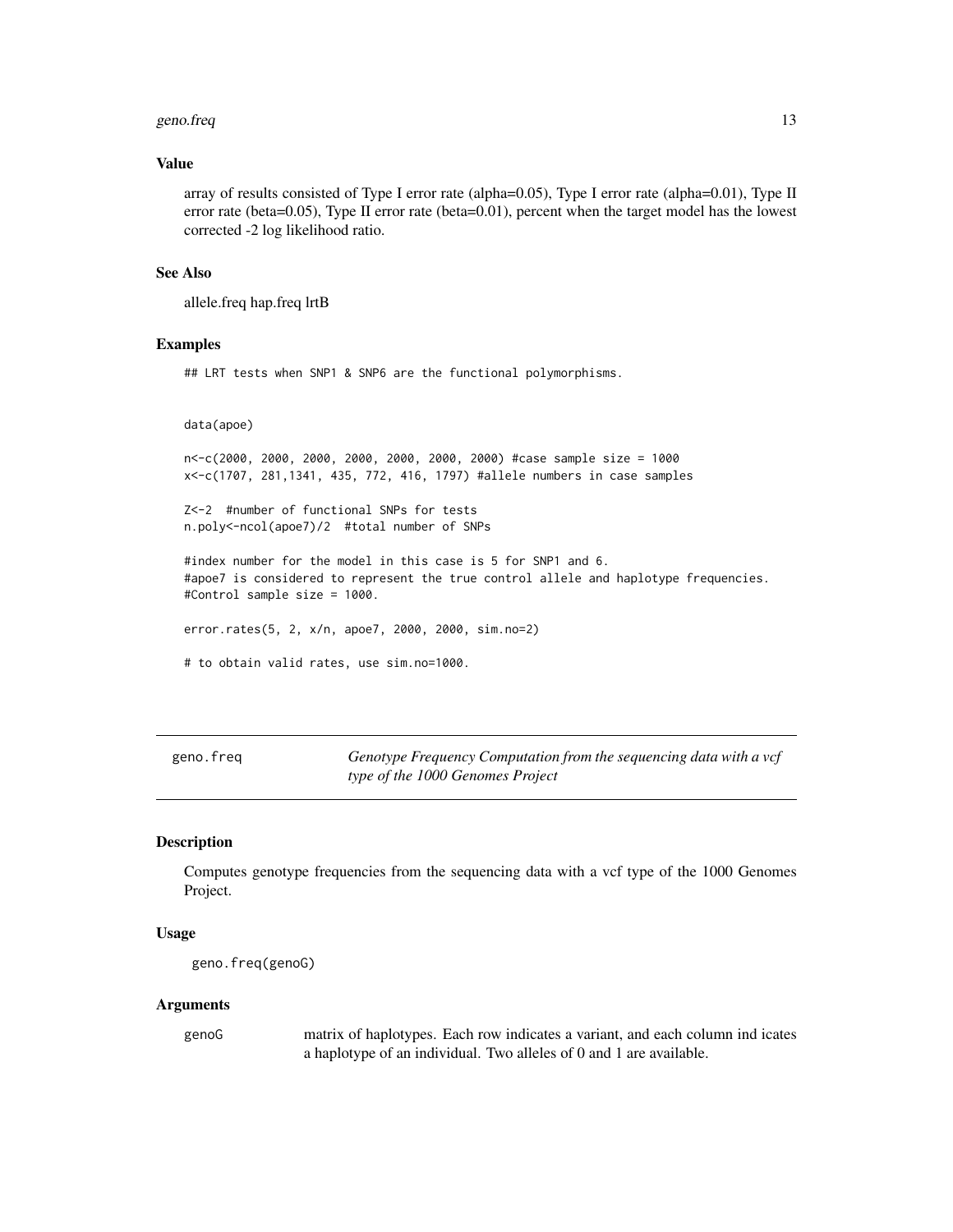## <span id="page-13-0"></span>Value

matrix of genotype frequencies of each variant.

## Examples

data(apoeG) geno.freq(apoeG)

| genotype | Conversion to Genotypes from Alleles using the sequencing data with |
|----------|---------------------------------------------------------------------|
|          | a vcf type of the 1000 Genomes Project                              |

## Description

Convert sequencing data to genotypes.

## Usage

genotype(genoG)

#### Arguments

genoG matrix of haplotypes. Each row indicates a variant, and each column ind icates a haplotype of an individual. Two alleles of 0 and 1 are available.

#### Value

matrix of genotypes with rows of variants and with columns of individuals.

## Examples

data(apoeG) genotype(apoeG)

hap.freq *Estimation of Haplotype Frequencies with Two SNPs*

## Description

EM computation of haplotype frequencies with two SNPs. The computation is relied on the package"haplo.stats".

#### Usage

hap.freq(geno)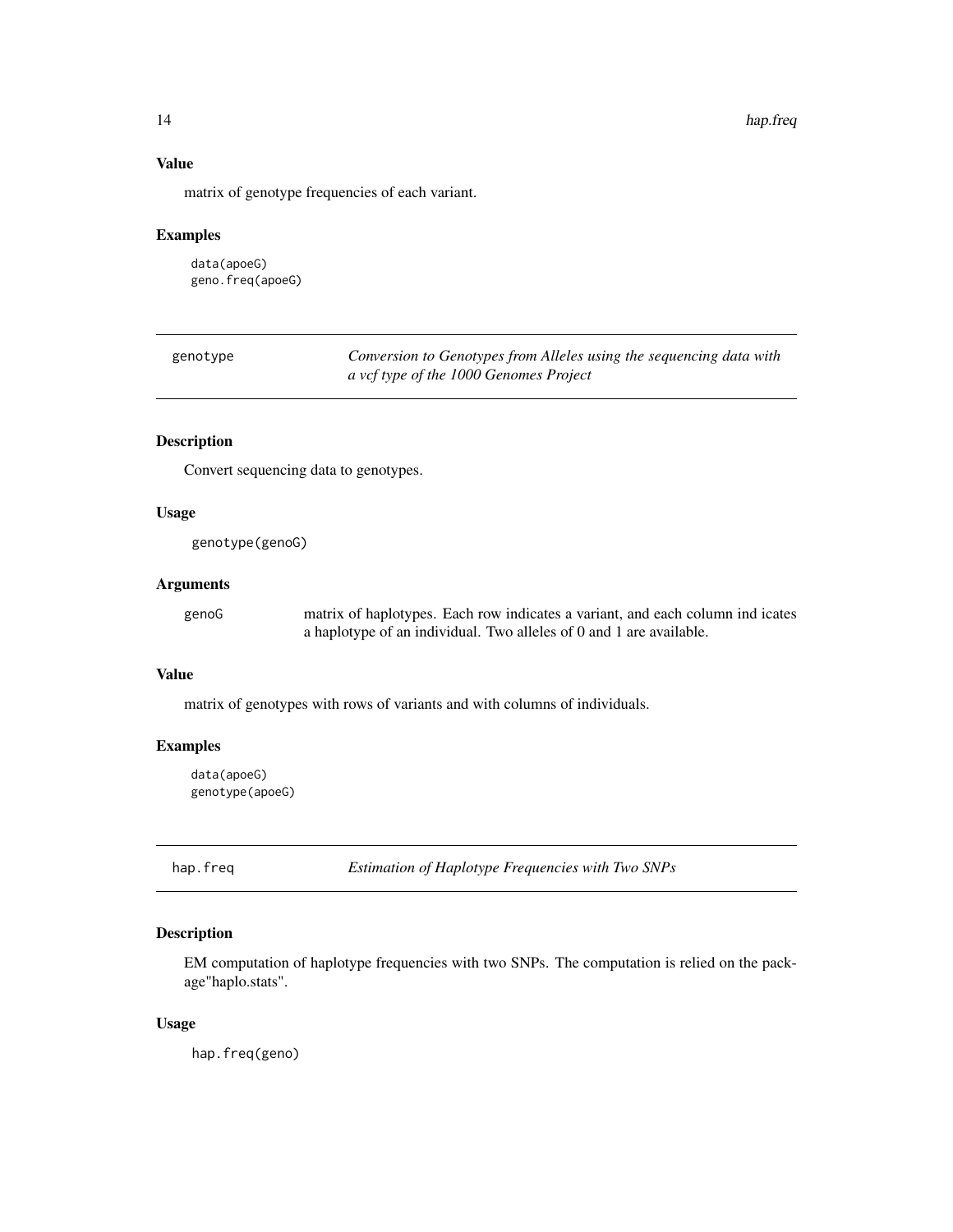#### <span id="page-14-0"></span>iter.mcmc 15

#### Arguments

geno matrix of alleles, such that each locus has a pair of adjacent columns of alleles, and the order of columns corresponds to the order of loci on a chromosome. If there are K loci, then  $ncol(geno) = 2*K$ . Rows represent the alleles for each subject. Each allele shoud be represented as numbers (A=1,C=2,G=3,T=4).

## Value

matrix of haplotype frequencies consisted of two alleles from each SNP. These alleles are the same ones computed for frequency using the function "allele.freq".

## See Also

allele.freq

## Examples

data(apoe) hap.freq(apoe7) hap.freq(apoe)

| iter.mcmc | mcmc inference of causal models with all possible causal factors: G, |
|-----------|----------------------------------------------------------------------|
|           | $G*G$ . $G*E$ and E                                                  |

## Description

provides proportions of each causal factor of G, G\*G, G\*E and E based on relative concordance data

#### Usage

iter.mcmc(ppt,aj=2,n.iter,n.chains,thinning=5,init.cut,darray,x,n,model,mcmcrg=0.01)

| ppt      | population lifetime incidence                                                                                                                                                                                                                                                                          |
|----------|--------------------------------------------------------------------------------------------------------------------------------------------------------------------------------------------------------------------------------------------------------------------------------------------------------|
| aj       | a constant for the stage of data collection                                                                                                                                                                                                                                                            |
| n.iter   | number of meme iterations                                                                                                                                                                                                                                                                              |
| n.chains | number of meme chain                                                                                                                                                                                                                                                                                   |
| thinning | mcmc thinning parameter (default=5)                                                                                                                                                                                                                                                                    |
| init.cut | meme data cut                                                                                                                                                                                                                                                                                          |
| darray   | indicating the array positions of available data among 9 relative pairs: 1:mzt,2:parent-<br>offspring,3:dzt,4:sibling,5:2-direct(grandparent-grandchild),6:3rd(uncle-niece),7:3-<br>direct(great-grandparent-great-grandchild),8:4th (causin),9:4d(great-great-grandparent-<br>great-great-grandchild) |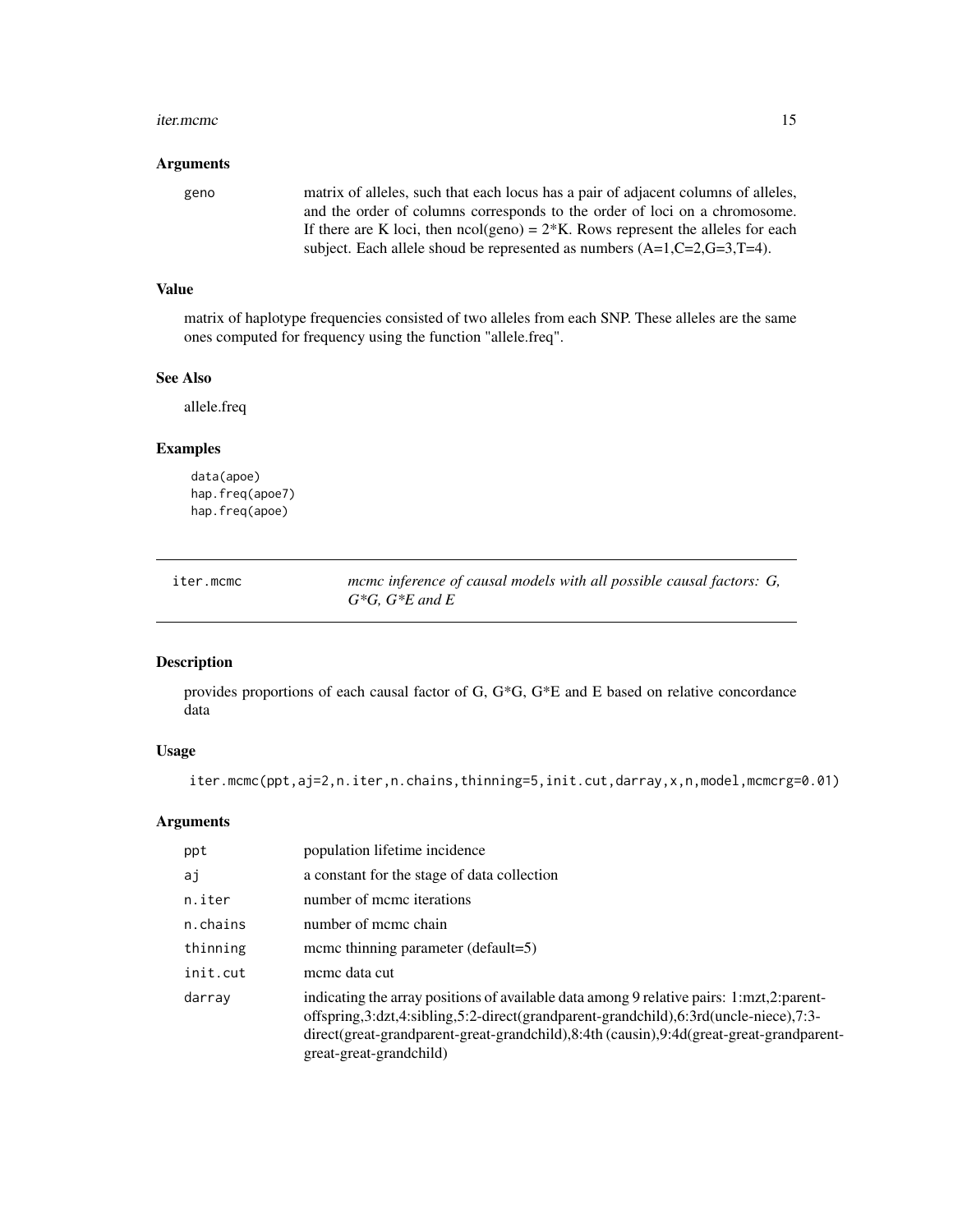| x      | number of disease concordance of relative pairs                                                                                                                                    |
|--------|------------------------------------------------------------------------------------------------------------------------------------------------------------------------------------|
| n      | total number of relative pairs                                                                                                                                                     |
| model  | an array, size of 4 (1: E component; 2: G component; 3: $G*E$ component;<br>4: $G^*G$ component), indicating the existance of the causal component: 0: ex-<br>cluded; 1: included. |
| mcmcrg | parameter of the data collection stage (default=0.01)                                                                                                                              |

#### Value

a list of rejectionRate, result summary, Gelman-Rubin diagnostics (point est. & upper C.I.) for output variables: e[1]: proportion of environmental factor (E) g[2]: proportion of genetic factor (G) ge[3]: proportion of gene-environment interaction (G\*E) gg[4]: proportion of gene interactions  $(G^*G)$  gn[5]: number of recessive genes in G ppe[6]: population proportion of interacting environment in G\*E ppg[7]: population proportion of interacting genetic factor in G\*E fd[8]: frequency of dominant genes in G fdge[9]: frequency of dominant genes in G\*E gnge[10]: number of recessive genes in G\*E ppd[11]: population proportion of dominant genes in G\*G ppr[12]: population proportion of recessive genes in G\*G kd[13]: number of dominant genes in G\*G kr[14]: number of recessive genes in G\*G

#### References

L. Park, J. Kim, A novel approach for identifying causal models of complex disease from family data, Genetics, 2015 Apr; 199, 1007-1016.

#### Examples

```
### PLI=0.01.
ppt<-0.01
### a simple causal model with G and E components
pg<-0.007 # the proportion of G component in total populations
pgg<-0 # the proportion of G*G component in total populations
pge<-0 # the proportion of G*E component in total populations
e<-1-(1-ppt)/(1-pg) # the proportion of E component in total populations
fd<-0.001 # one dominant gene
tt<-3 # the number of recessive genes
temp<-sqrt(1-((1-pg)/(1-fd)^2)^(1/tt))
fr<-c(array(0,length(fd)),array(temp,tt))
fd<-c(fd,array(0,tt))
rp<-drgegggne(fd,fr,c(0,0),c(0,0),c(0,0),c(0,0),0,e)
sdata<-rp[,3]/(rp[,2]+rp[,3])
#sdata<-round(sdata*500)
darray<-c(1:2,4:6)
 ## available data= MZT, P-O, sibs, grandparent-grandchild, avuncular pair
```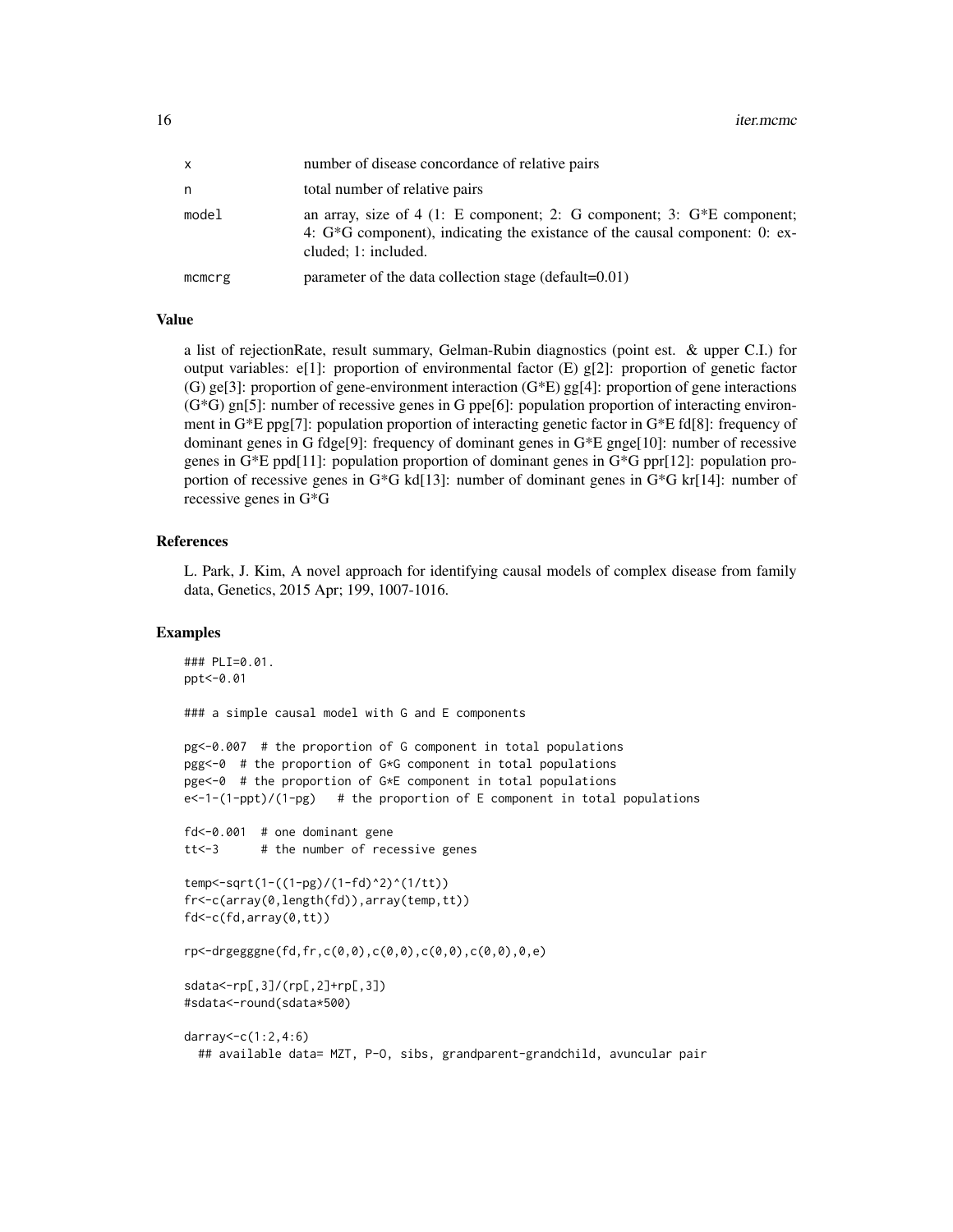```
n<-array(1000,length(darray))
x<-array()
for(i in 1:length(darray)){
x[i]<-rbinom(1,n[i],sdata[darray[i]])
}
model<-c(1,1,0,0)
```

```
## remove # from the following lines to test examples.
#iter.mcmc(ppt,2,15,2,1,1,darray,x,n,model) # provide a running test
#iter.mcmc(ppt,2,2000,2,10,500,darray,x,n,model) # provide a proper result
```
Likelihood Ratio Tests for Identifying Number of Functional Polymor*phisms*

#### Description

Compute p-values and likelihoods of all possible models for a given number of functional SNP(s).

#### Usage

lrt(n.fp, n, x, geno, no.con=nrow(geno))

#### Arguments

| n.fp   | number of functional SNPs for tests.                                                                                                                                                                                                                                                                                                    |
|--------|-----------------------------------------------------------------------------------------------------------------------------------------------------------------------------------------------------------------------------------------------------------------------------------------------------------------------------------------|
| n      | array of each total number of case sample chromosomes for SNPs                                                                                                                                                                                                                                                                          |
| X      | array of each total allele number in case samples                                                                                                                                                                                                                                                                                       |
| geno   | matrix of alleles, such that each locus has a pair of adjacent columns of alleles,<br>and the order of columns corresponds to the order of loci on a chromosome.<br>If there are K loci, then $ncol(geno) = 2*K$ . Rows represent the alleles for each<br>subject. Each allele shoud be represented as numbers $(A=1, C=2, G=3, T=4)$ . |
| no.con | number of control chromosomes.                                                                                                                                                                                                                                                                                                          |

#### Value

matrix of likelihood ratio test results. First n.fp rows indicate the model for each set of disease polymorphisms, and followed by p-values, -2 log(likelihood ratio) with corrections for variances, maximum likelihood ratio estimates, and likelihood.

## References

L. Park, Identifying disease polymorphisms from case-control genetic association data, Genetica, 2010 138 (11-12), 1147-1159.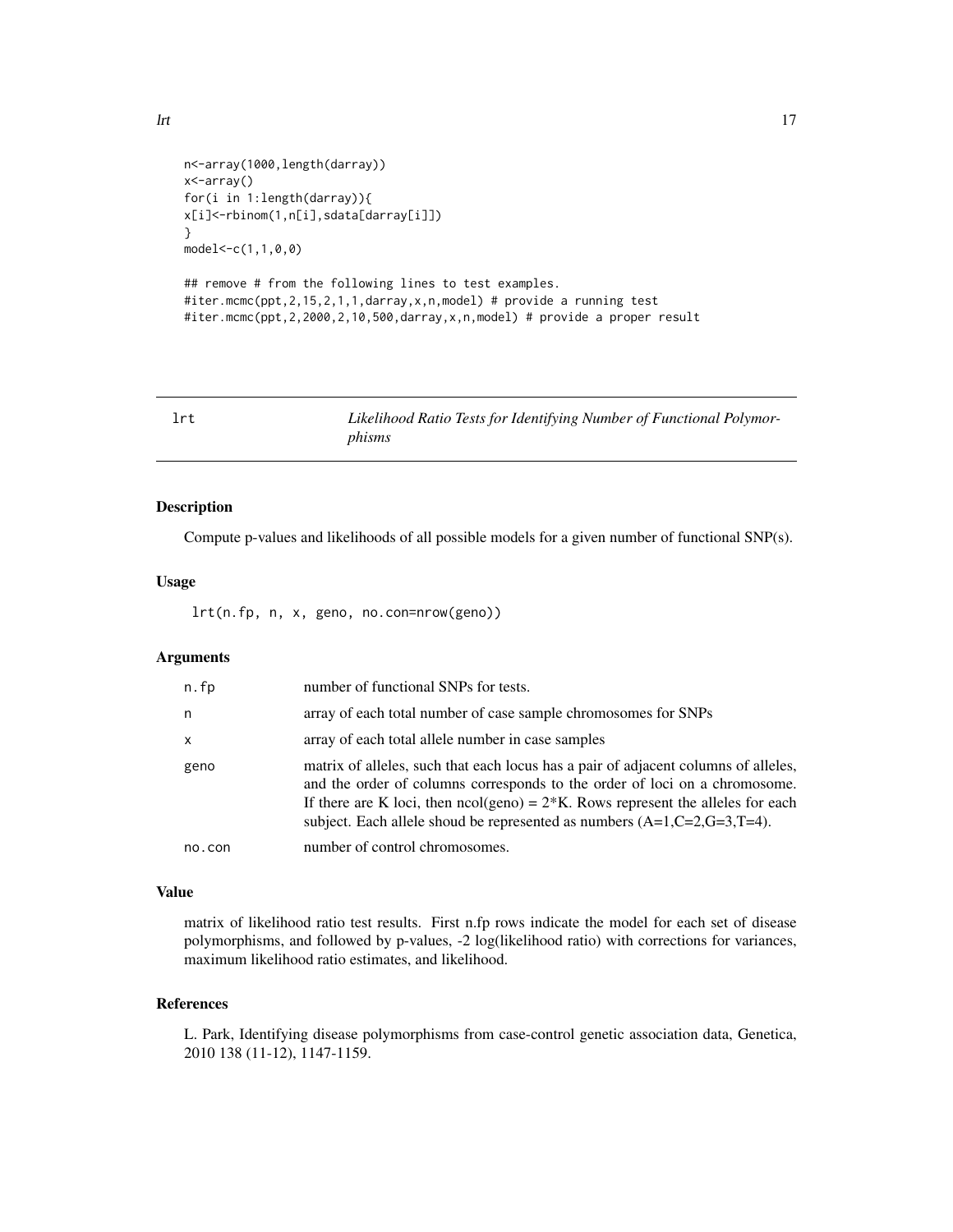## See Also

allele.freq hap.freq

## Examples

## LRT tests when SNP1 & SNP6 are the functional polymorphisms.

```
data(apoe)
n<-c(2000, 2000, 2000, 2000, 2000, 2000, 2000) #case sample size = 1000
x<-c(1707, 281,1341, 435, 772, 416, 1797) #allele numbers in case samples
Z<-2 #number of functional SNPs for tests
n.poly<-ncol(apoe7)/2 #total number of SNPs
#control sample generation( sample size = 1000 )
con.samp<-sample(nrow(apoe7),1000,replace=TRUE)
con.data<-array()
for (i in con.samp){
con.data<-rbind(con.data,apoe7[i,])
}
```
con.data<-con.data[2:1001,]

lrt(1,n,x,con.data) lrt(2,n,x,con.data)

lrtG *Likelihood Ratio Tests for Identifying Disease Polymorphisms with Same Effects*

## Description

Compute p-values and likelihoods of all possible models for a given number of disease SNP(s).

#### Usage

```
lrtG(n.fp, genoT, genoC)
```

| n.fp  | number of disease SNPs for tests.                                                                                                                         |
|-------|-----------------------------------------------------------------------------------------------------------------------------------------------------------|
| genoT | matrix of control genotypes. Each row indicates a variant, and each column<br>indicates a haplotype of an individual. Two alleles of 0 and 1 are allowed. |
| genoC | matrix of case genotypes. Each row indicates a variant, and each column indi-<br>cates a haplotype of an individual. Two alleles of 0 and 1 are allowed.  |

<span id="page-17-0"></span>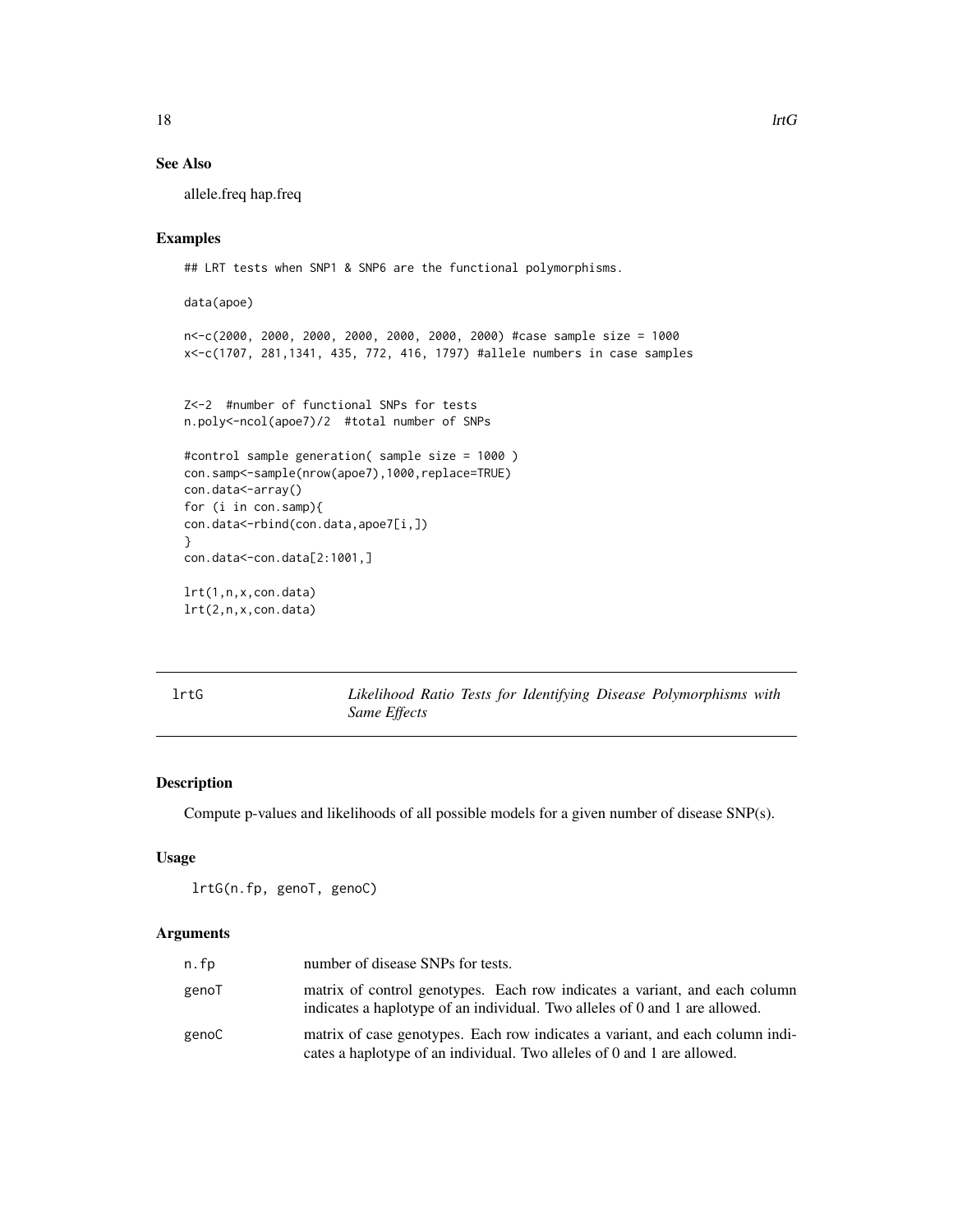#### $l$ rtG  $l$

## Value

matrix of likelihood ratio test results. First row indicates the index, and following n.fp rows indicate the model for each set of disease polymorphisms, and followed by p-values, -2 log(likelihood ratio) with corrections for variances, and the degree of freedom.

#### References

L. Park, J. Kim, Rare high-impact disease variants: properties and identification, Genetics Research, 2016 Mar; 98, e6.

## See Also

allele.freq.G

## Examples

## LRT tests for a dominant variant (15th variant) ## the odds ratio: 3, control: 100, case: 100.

data(apoeG) lrtG(1,genoT[,1:20],genoC[,1:20])

# use "lrtG(1,genoT,genoC)" for the actual test.